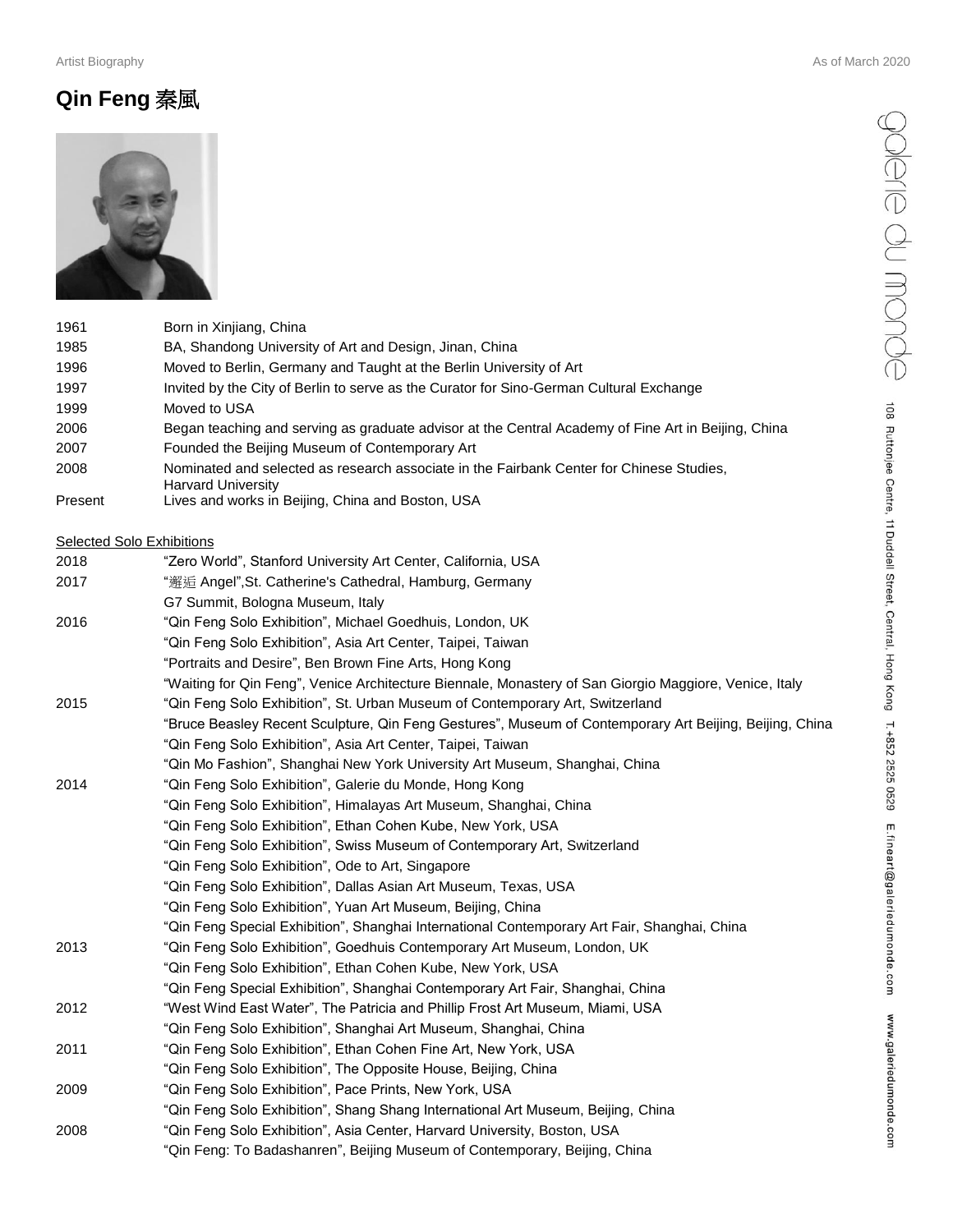| 2008 | "Qin Feng Solo Exhibition", Goedhusi Contemporary, New York, USA; London, UK                     |
|------|--------------------------------------------------------------------------------------------------|
|      | "Qin Feng Solo Exhibition", Nicholas Robinson Gallery, New York, USA                             |
| 2007 | "Qin Feng Solo Exhibition", Raab Gallery, Berlin, Germany                                        |
|      | "Qin Feng Solo Exhibition", Ethan Cohen Fine Art, New York, USA                                  |
|      | "Qin Feng Solo Exhibition", Art Beatus Gallery, Hong Kong                                        |
|      | "Qin Feng Solo Exhibition", 798 Gallery, New York, USA                                           |
| 2006 | "Qin Feng Solo Exhibition", Goedhusi Contemporary, New York, USA; London, UK                     |
|      | "Qin Feng Solo Exhibition", Modern Art Museum, Beijing, China                                    |
|      | "Qin Feng Solo Exhibition", Townhouse Gallery, Cairo, Egypt                                      |
| 2005 | "Qin Feng Solo Exhibition", Toll Collect, Berlin, Germany                                        |
|      | "Qin Feng Solo Exhibition", Ethan Cohen Fine Art, New York, USA                                  |
| 2004 | "Qin Feng Solo Exhibition", Ethan Cohen Fine Art, New York, USA                                  |
|      | "Qin Feng Solo Exhibition", Raab Gallery, Berlin, Germany                                        |
| 2003 | "Qin Feng Solo Exhibition", Zero Space Inc Performance, The Asia Society, New York, USA          |
|      | "Qin Feng Solo Exhibition", Art Beatus Gallery, Vancouver, Canada                                |
|      | "Qin Feng Solo Exhibition", Ethan Cohen KuBe, New York, USA                                      |
| 2002 | "Qin Feng Solo Exhibition", Tao Water Gallery, Massachusetts, USA                                |
|      | "Qin Feng Solo Exhibition", Hai ShangShan International Art Center, Shanghai, China              |
| 2001 | "Qin Feng Solo Exhibition", Ministry of Federal Foreign Affairs, Berlin, Germany                 |
|      | "Qin Feng Solo Exhibition", Asian Cultural Center, New York, USA                                 |
|      | "Qin Feng Solo Exhibition", Revolving Museum, Boston, USA                                        |
|      | "Qin Feng Solo Exhibition", MacDowell Colony, Peterborough, USA                                  |
| 2000 | "Qin Feng Solo Exhibition", Tremont Gallery, Boston, USA                                         |
| 1999 | "Qin Feng Solo Exhibition", Martin Luther University, Halle - Wittenberg, Germany                |
|      | "Qin Feng Solo Exhibition", Raab Gallery, Berlin, Germany                                        |
| 1997 | "Qin Feng Solo Exhibition", Kunsthau Tacheles, Berlin, Germany                                   |
| 1996 | "Qin Feng Solo Exhibition", New China Center, Hague, Netherlands                                 |
|      | "Qin Feng Solo Exhibition", Center of Contemporary Arts, Amsterdam, Netherlands                  |
|      | "Qin Feng Solo Exhibition", Benario Gallery, Berlin 1994 Ammonal Gallery, Beijing, China         |
| 1995 | "Qin Feng Solo Exhibition", The Hague Cultural Center, Hague, Netherlands                        |
| 1994 | "Qin Feng Solo Exhibition", Chinese Professional Painter's Works Exhibition Hall, Beijing, China |

## **Selected Group Exhibitions**

| 2019 | Ink Asia, Presented by Galerie du Monde, Hong Kong                                                                      |
|------|-------------------------------------------------------------------------------------------------------------------------|
|      | "Forms of Ink", Galerie du Monde, Hong Kong                                                                             |
|      | "Ed Moses and Qin Feng", Blain Southern Gallery, London, UK                                                             |
|      | Art Market San Francisco 2019, Presented by Crossing Art, San Francisco, USA                                            |
| 2018 | Hong Kong Art Week, Presented by L+/ Lucie Chang Fine Arts, Hong Kong                                                   |
|      | "Sun and Moon Guanghua - China Contemporary Art Exhibition", Venice Architecture Biennale, Venice, Italy                |
|      | "Contemporary Calligraphy", Galerie du Monde, Hong Kong                                                                 |
|      | NordArt, German Northern Art Center, Germany                                                                            |
|      | "Fiction Art", OCAT, Shenzhen, China                                                                                    |
|      | "The Fuck Off Generation: Chinese Art in the Post-Mao Era", Ethan Cohen Fine Art, New York, USA                         |
|      | "The Fuck Off Generation: Chinese Art in the Post-Mao Era Part II", Ethan Cohen Fine Art, New York, USA                 |
|      | Art Miami, Presented by Michael Goedhuis, Miami, USA                                                                    |
| 2017 | "New Chinese Culture: Recent Acquisitions", Michael Goedhuis, New York, USA                                             |
|      | "Objection", Anonymous Gallery, New York, USA                                                                           |
|      | "Changing China: Contemporary Ink Painting", Michael Goedhuis, New York, USA                                            |
|      | "Water + ink: between writing and abstraction", Shanghai Baoshan International Folk Arts Exposition,<br>Shanghai, China |
|      | Galerie du Monde, Hong Kong                                                                                             |
|      | Pace Prints, New York, USA                                                                                              |
|      | Crossing Art, New York, USA                                                                                             |
| 2016 | Masterpiece London, Presented by Michael Goedhuis, London, UK                                                           |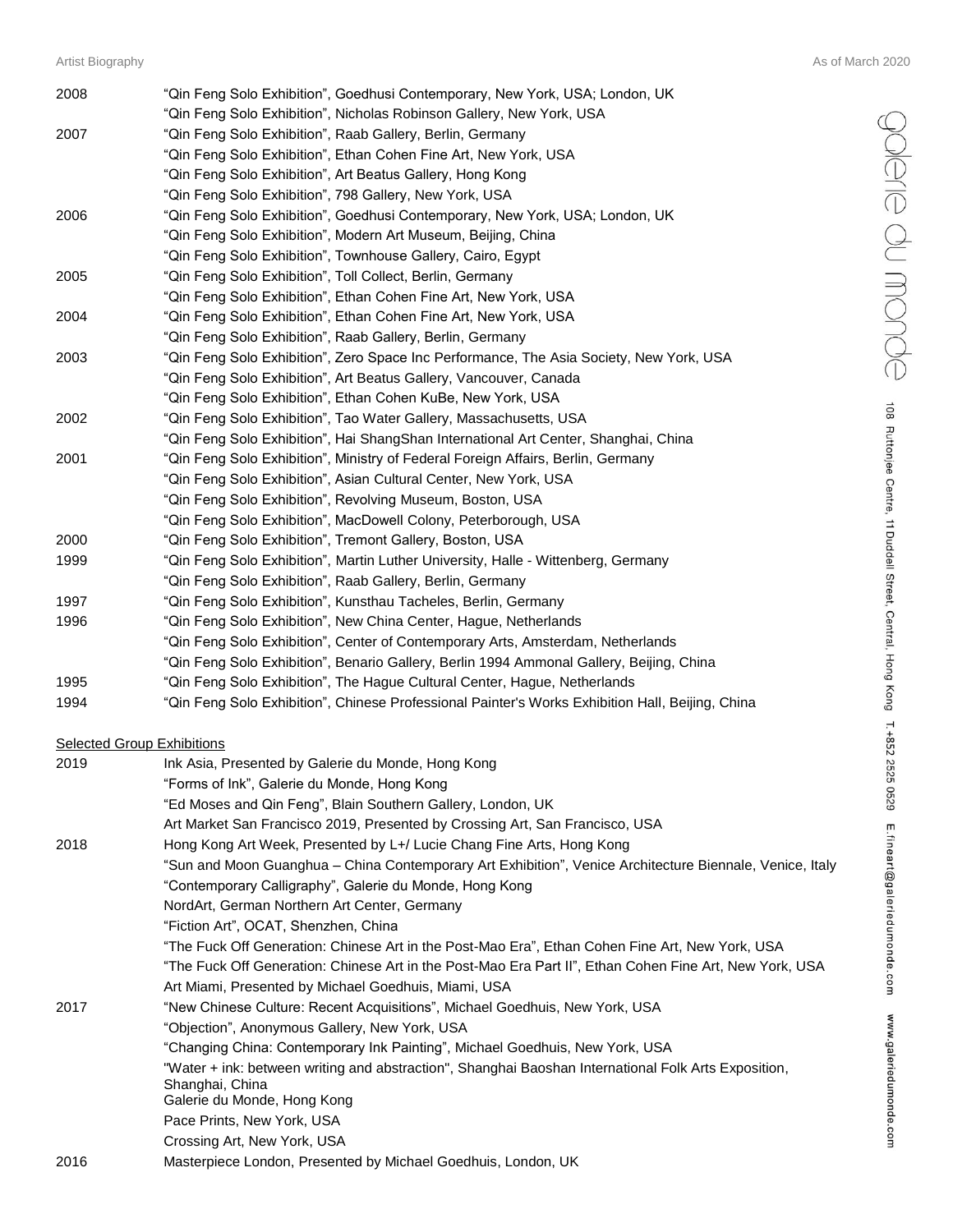$\bigcirc$   $\bigcirc$   $\bigcirc$   $\bigcirc$   $\bigcirc$   $\bigcirc$   $\bigcirc$   $\bigcirc$   $\bigcirc$  as Ruttonjee Centre, 11 Duddell Street, Central, Hong Kong T.+852 2525 0529 E.fineart@galeriedumonde.com www.galeriedumonde.com

| 2016<br>2015 | "British Museum Collection Exhibition", British Museum, London, UK<br>"Theatre of Paper", Pearl Lam Galleries, Shanghai, China                                                                                                                                         |
|--------------|------------------------------------------------------------------------------------------------------------------------------------------------------------------------------------------------------------------------------------------------------------------------|
|              | Dallas Asian Art Museum, Texas, USA                                                                                                                                                                                                                                    |
|              | Himalayas Art Museum, Shanghai, China                                                                                                                                                                                                                                  |
|              | Art Central, Presented by Galerie du Monde, Hong Kong                                                                                                                                                                                                                  |
|              | 56 <sup>th</sup> Venice Biennale, Venice, Italy                                                                                                                                                                                                                        |
|              | Nanjing International Art Exhibition, Nanjing, China                                                                                                                                                                                                                   |
| 2014         | "Contemporary Ink Art Evolution", Inside-out Art Museum, Beijing, China; De markten, Brussels, Belgium;<br>The Research House for Asian Art (RHAA), Chicago, USA; Tianbao Art Center, Taiwan<br>"Tale of Two Cities: New York & Beijing", Bruce Museum, Greenwich, USA |
|              | Art Stage, Presented by Ode to Art, Singapore                                                                                                                                                                                                                          |
|              | "Chinese Artists Paris Invitational Exhibition", Paris City Hall, Paris, France                                                                                                                                                                                        |
|              | Bologna Fiere Shanghai International Contemporary Art Exhibition, Shanghai Exhibition Center, Shanghai,<br>China                                                                                                                                                       |
|              | "Meijiang International Art Museum Exhibition", Meijiang International Art Gallery, Tianjin, China                                                                                                                                                                     |
|              | British Museum, London, UK                                                                                                                                                                                                                                             |
|              | Yuan Art Museum, Beijing, China                                                                                                                                                                                                                                        |
|              | Mana Monumental, Mana Contemporary, Miami, USA                                                                                                                                                                                                                         |
|              | "Infinite Ink: Contemporary Chinese Ink Exhibition", Art of Nature Contemporary Gallery, Hong Kong                                                                                                                                                                     |
|              | Lin Yi International Art Exhibition, Shandong, China                                                                                                                                                                                                                   |
|              | Xinjiang International Biennale, Urumqi, Xinjiang, China                                                                                                                                                                                                               |
|              | MAD Art Gallery, Singapore                                                                                                                                                                                                                                             |
|              | Raab Gallery, Berlin, Germany                                                                                                                                                                                                                                          |
|              | Nanjing International Art Exhibition, Nanjing, China                                                                                                                                                                                                                   |
|              | Museum Artpavillon Haus, Kt. Luzern, Switzerland                                                                                                                                                                                                                       |
|              | Museum of Contemporary Art, Beijing, China                                                                                                                                                                                                                             |
|              | TEDA Art Museum, Tianjin, China                                                                                                                                                                                                                                        |
|              | Hubei Museum of Art, Hubei, China                                                                                                                                                                                                                                      |
|              | Himalayas Museum, Shanghai, China                                                                                                                                                                                                                                      |
|              | "A Fragment in the Course of Time - Landscape of Chinese Ink Art in the 1980s",<br>Shanghai Himalayas Museum, Shanghai, China<br>Traveling Exhibition, Beijing, China; Brussels, Belgium; Chicago, USA; Taiwan                                                         |
|              | "Transcending Boundaries: Qin Feng, Wei Jia and Lin Yan", Amy Simon Fine Art, Connecticut, USA                                                                                                                                                                         |
|              | "Flow: Ink Innovators", Ethan Cohen KuBe, New York, USA                                                                                                                                                                                                                |
|              | "China & France", Chinese Artists Invitational Exhibition, Hotel de Ville, Paris, France                                                                                                                                                                               |
|              | "Forms of the Formless", Exhibition of International Contemporary Art Tianjin 2013, TEDA Contemporary Art<br>Museum, Beijing Museum of Contemporary Art, China                                                                                                         |
| 2013         | "Qin Chong & Qin Feng: A Brush with the Future", Galerie du Monde, Hong Kong<br>"Ink - The Art of China", Museum of Modern Art, New York, USA; Hong Kong                                                                                                               |
|              | "Shuimo / Water Ink: Chinese Contemporary Ink Paintings", Sotheby's Gallery, New York, USA                                                                                                                                                                             |
|              |                                                                                                                                                                                                                                                                        |
|              | "Forms of the Formless", Chinese Contemporary Art Exhibition, Hubei Art Museum, Hubei, China                                                                                                                                                                           |
|              | The Zero State - First China Installation Art Biennale, MOCA Beijing, Tianjin Art Museum, China<br>"Impulse, Reason, Sense, Conflict: Abstract Art", from the Ella Fontanals - Cisneros Collection, Cisneros                                                           |
|              | Fontanals Art Foundation (CIFO), Miami, USA<br>Insightful Charisma-Inaugural Exhibition, Shanghai Himalayas Museum, Shanghai, China                                                                                                                                    |
|              | Art Stage, Singapore                                                                                                                                                                                                                                                   |
| 2012         | "Ink: The Art of China", Saatchi Gallery, London, UK                                                                                                                                                                                                                   |
|              | Raab Gallery, Berlin, Germany                                                                                                                                                                                                                                          |
|              | Ethan Cohen Fine Art, New York, USA                                                                                                                                                                                                                                    |
|              | "2012 Cultural China Exhibition", Nanjing Sanchuan Art Museum, Nanjing, China                                                                                                                                                                                          |
|              | "Recoding - 2012 Contemporary Art Theme Exhibition", China Millennium Monument World Art Museum,<br>Beijing, China<br>"Prints: Art and Life Pace Masters of 50 Years", Museum of Contemporary Art, Beijing, China                                                      |
|              | Inside Out Art Museum, Beijing, China                                                                                                                                                                                                                                  |
|              | Beijing Taiwan Ink Art Biennale, Tour Exhibition                                                                                                                                                                                                                       |
|              | "Original Shapes of Ink and Wash", Duolun Museum of Modern Art, Shanghai, China                                                                                                                                                                                        |
|              |                                                                                                                                                                                                                                                                        |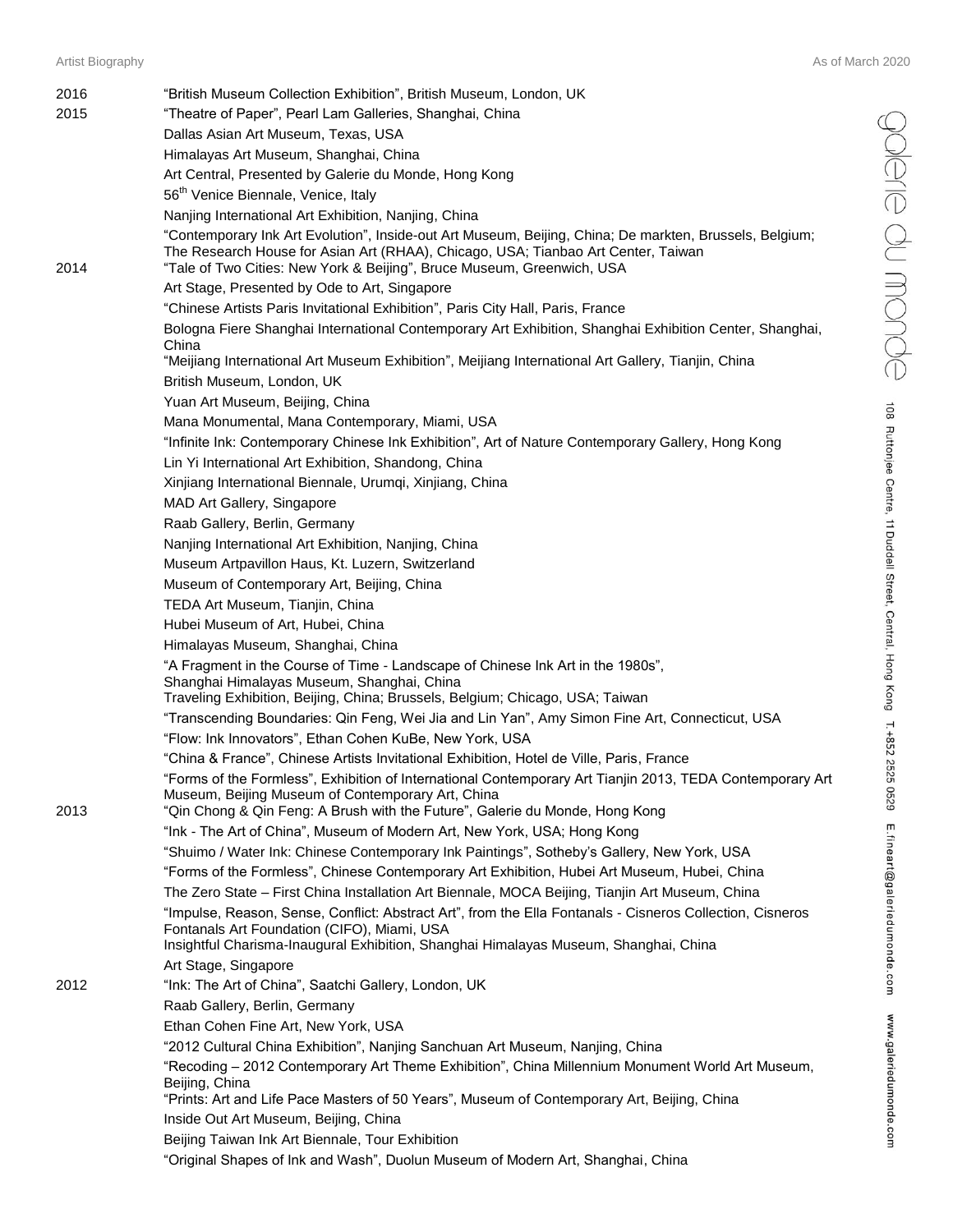| 2012 | Crow Collection of Asian Art Museum, Dallas, USA                                                                      |
|------|-----------------------------------------------------------------------------------------------------------------------|
|      | Shang Shang International Art Museum, Beijing, China                                                                  |
|      | Duolun Museum of Modern Art, Shanghai, China                                                                          |
|      | "Asia Week at Pace Prints", Pace Prints, New York, USA                                                                |
| 2011 | Hong Kong Arts Centre, Hong Kong                                                                                      |
|      | Raab Gallery, Berlin, Germany                                                                                         |
|      | "Responsiveness and Dynamics - 2011 Cross-Strait Contemporary Art Exhibition", Chinese Art Museum,<br>Shanghai, China |
|      | "The Master Collection", Crossing Art Gallery, New York, USA                                                          |
|      | Cross-Strait Contemporary Art Exhibition, Taipei, Taiwan                                                              |
|      | Museum of Contemporary Art, Beijing, China                                                                            |
|      | Contemporary Art Exhibition, Dubai Art Center, Dubai                                                                  |
|      | International Art Fair, Beijing / Shanghai, China                                                                     |
| 2010 | "With the ancients", Museum of Fine Art, Boston, USA                                                                  |
|      | Beijing Museum of Contemporary Art, Beijing, China                                                                    |
|      | "Asian Art Exhibition", Goedhuis Modern Art Gallery, London, UK                                                       |
|      | Raab Gallery, Berlin, Germany                                                                                         |
|      | "Metamorphosis of Ink", Crossing Art Gallery, New York, USA                                                           |
|      | "Winter Showcase", Art Beatus Gallery, Vancouver, Canada                                                              |
|      | "Chinese Expression", Bloom Gallery, Beijing, China                                                                   |
| 2009 | Singapore National Museum of Art, Singapore                                                                           |
|      | "Modern and Contemporary Art Exhibition", Raab Gallery, Berlin, Germany                                               |
|      | "Ink and Wash Romance", Asia Center, Harvard University, Boston, USA                                                  |
|      | "Asian Ink Masters", Ethan Cohen Fine Art, New York, USA                                                              |
|      | Shang Shang International Art Museum, Beijing, China                                                                  |
|      | "Contemporary Mark Making: Blurring the Lines Between Drawing and Writing", Alpan Gallery, New York,<br>USA           |
| 2008 | "Contemporary Art Exhibition", Art Complex Museum, Massachusetts, USA                                                 |
|      | "Contemporary Art Exhibition", Jerusalem Museum of Contemporary Art, Jerusalem, Israel                                |
|      | Beijing Museum of Contemporary Art, Beijing, China                                                                    |
|      | Imperial City Art Museum, Beijing, China                                                                              |
|      | Amy Simon Fine Art, Connecticut, USA                                                                                  |
|      | Shang Shang International Art Museum, Beijing, China                                                                  |
| 2007 | Central Academy of Fine Art (CAFA), Beijing, China                                                                    |
|      | Chengdu Biennale, Sichuan, China                                                                                      |
|      | Museum of Contemporary Art, Beijing, China                                                                            |
|      | New Britain Museum of American Art, Connecticut, USA                                                                  |
|      | "We Are Your Future", Moscow Biennale, Moscow, Russia                                                                 |
|      | "Made in China", Louisiana Museum of Modern Art, Copenhagen, Denmark                                                  |
|      | "Made in China, Contemporary Chinese Art", Israel Museum, Jerusalem, Israel                                           |
|      | The Metropolitan Museum of Art, New York, USA                                                                         |
| 2006 | "Young Mandarins Exhibition", Christie's, Miami, USA                                                                  |
|      | Karl and Helen Burger Gallery, Kean University, New Jersey, USA                                                       |
|      | "Brush and Ink: The Chinese Art of Writing", The Metropolitan Museum of Art, New York, USA                            |
| 2005 | Syndicat National des Antiquaires, Le louvre, Paris, France                                                           |
|      | Art Beatus Gallery, Vancouve, Canada                                                                                  |
|      | Ethan Cohen Fine Arts, New York, USA                                                                                  |
|      | Goedhuis Contemporary, New York, USA                                                                                  |
| 2004 | "Tis The Season!", Art Beauts Gallery, Hong Kong                                                                      |
|      | Plum Blossoms Gallery, New York, USA                                                                                  |
|      | "China on the Cusp: Celebrating Contemporary Chinese Culture", Sotheby's, New York, USA                               |
|      | Raab Gallery, Berlin, Germany                                                                                         |
| 2003 | "Zero Space Ink Performance", Asia Society and Museum, New York, USA; Millennium Building, Beijing,<br>China          |